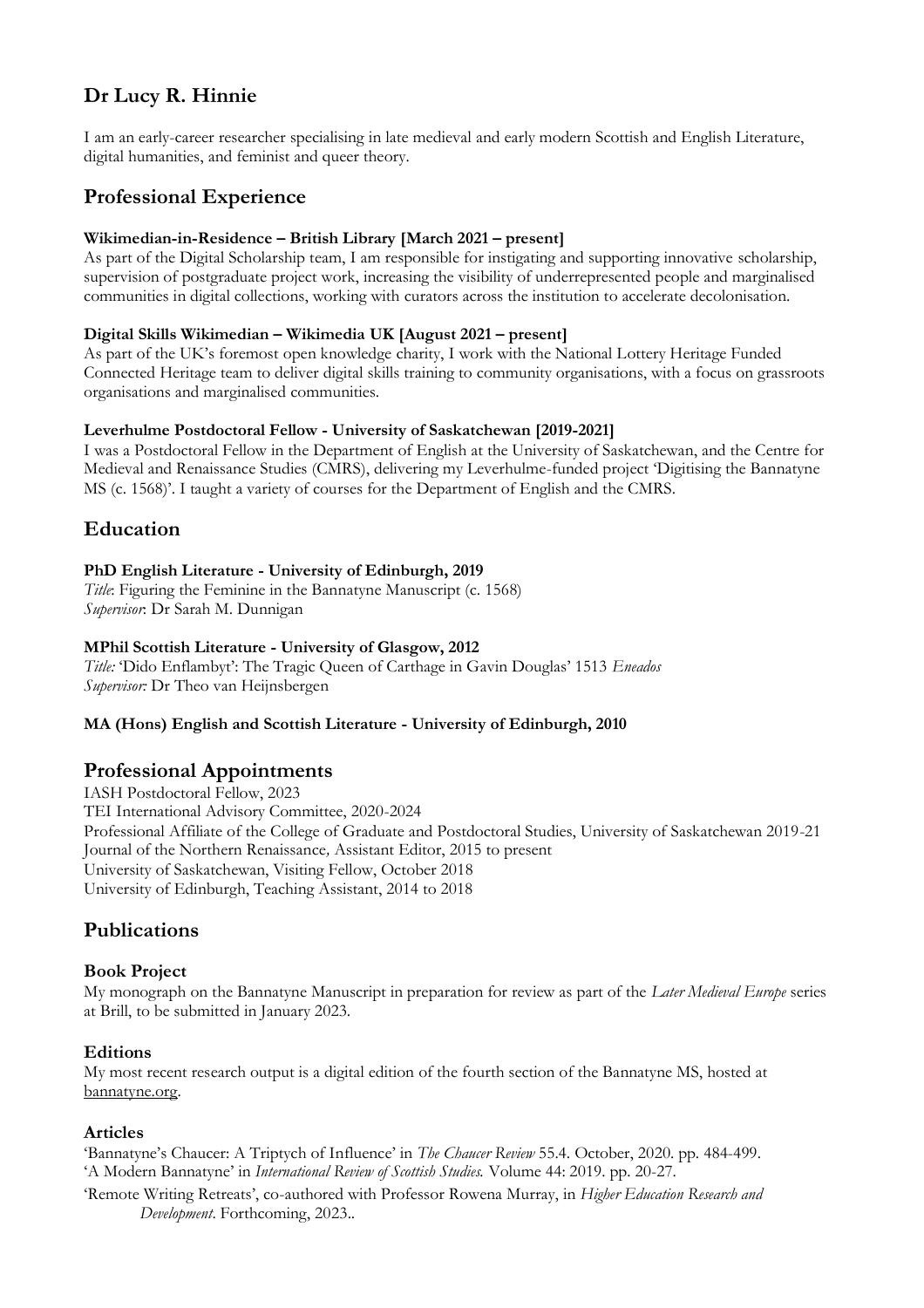'William Dunbar and the *Querelle des Femmes*: A Response to the *Roman de la Rose*' in *Études Epistémè* 34. 2018. <https://doi.org/10.4000/episteme.2875>

### **Chapters**

- 'The Bannatyne Manuscript' (single author) and 'Women Book Owners' (co-authored with Sarah Dunnigan) in *The Edinburgh History of the Book in Scotland*. Vol. 1., ed. Emily Wingfield, Joe Marshall and Daryl Green. Forthcoming, Edinburgh University Press, 2023.
- 'Queering the Castalian: James VI + I and 'narratives of blood'' in *Life at the Margins in Early Modern Scotland* ed. Allan Kennedy. Under contract negotiation, Boydell and Brewer, 2023.
- 'Compassionate Productivity' in *Dispatches From Our Writing Rooms* eds. Wendy Baldwin, Kate Sotejeff-Wilson, Joana Zozimo. Under contract, Palgrave, 2023.
- 'Gavin Douglas and Gender' in *A Critical Companion to Gavin Douglas*, ed. Megan Bushnell, Conor Leahy and Caitlin Flynn. In preparation, Boydell and Brewer, 2024.

### **Edited Volumes**

'Crossing Boundaries, Making Connections'. Co-edited with Tricia McElroy and David Parkinson. *Journal of the Northern Renaissance*, Special Issue. Forthcoming, 2023.

### **Reference Articles**

'The Wyf of Auchtermuchty' in *The Literary Encyclopedia.* Forthcoming, 2020. 'John Fethy' and 'William Dunbar' for *Edinburgh Bibliographic Dictionary of Scottish Writers.* Forthcoming. 'The Palice of Honour' in *The Literary Encyclopedia 1.2.3: Scottish Writing and Culture, 400-present.* 2016.

#### **Reviews**

*The Maitland Quarto* ed. Joanna M. Martin. in *Scottish Literary Review* 8.2, Autumn/Winter 2016. pp. 149-151. *What Long Miles* by Kona MacPhee in *Edinburgh Review*, Autumn 2014. pp. 171-3. *Ane Satire of the Three Estates* in *Cahiers Elisabethains*, Autumn 2013. pp. 53-4. *The Theatre of the Body in Medieval London* by Kate Cregan, in *Hortulus*, 9.1, 2013. [https://hortulus](https://hortulus-journal.com/journal/volume-9-number-1-2013/hinnie/)[journal.com/journal/volume-9-number-1-2013/hinnie/.](https://hortulus-journal.com/journal/volume-9-number-1-2013/hinnie/)

#### **Audio/Mixed Media**

Dramaturgical consultant for 'The Strange Undoing of Prudencia Hart', dir. Debbie Hannan. Manchester Royal Exchange Theatre, September - December 2021.

AskHistorians Podcast, [Women in Medieval](https://askhistorians.libsyn.com/askhistorians-podcast-episode-164-women-in-medieval-and-early-modern-scottish-history) [and Early Modern Scottish History,](https://askhistorians.libsyn.com/askhistorians-podcast-episode-164-women-in-medieval-and-early-modern-scottish-history) September 2020. [Coding Codices](https://podcast.digitalmedievalist.org/) Podcast (Digital Medievalist), The Bannatyne MS, March 2021. [Scotichronicast](https://podcasts.apple.com/us/podcast/scotichronicast/id1518726285) Podcast (medievalists.net), The Bannatyne MS, March 2021.

### **Awards**

| 2023      | <b>IASH</b> Postdoctoral Fellowship         | [4.7800]                             |
|-----------|---------------------------------------------|--------------------------------------|
| 2019-2021 | Leverhulme Study Abroad Scholarship         | [ $\text{\textsterling}21,000$ p.a.] |
| 2016      | BFWG Caroline Spurgeon Scholarship          | [4000]                               |
| 2006      | Certificate of Merit in Scottish Literature |                                      |

## **Personal Grants, Scholarships and Fellowships**

| 2022      | Donald Howard Travel Scholarship, New Chaucer Society | $[4.400]$               |
|-----------|-------------------------------------------------------|-------------------------|
| 2022      | American Trust for the British Library                | $[f]$ 14,000]           |
| 2017      | Donald Howard Travel Scholarship, New Chaucer Society | [f, 1000]               |
| 2017      | University of Saskatchewan Visiting Fellowship        | [f, 1000]               |
| 2016      | Society for Renaissance Studies Travel Grant          | [£250]                  |
| 2011-2017 | Scottish International Education Trust                | $[4,2000 \text{ p.a.}]$ |
| 2013      | Huntly Educational Trust                              | [£200]                  |
| 2011      | Reid Trust for Women                                  | [f,1000]                |
| 2010      | Walter Scott Bursary                                  | [£,500]                 |
| 2010      | Next Generation Bursary Award                         | $[$ . $[$ . $]$ 300]    |
|           |                                                       |                         |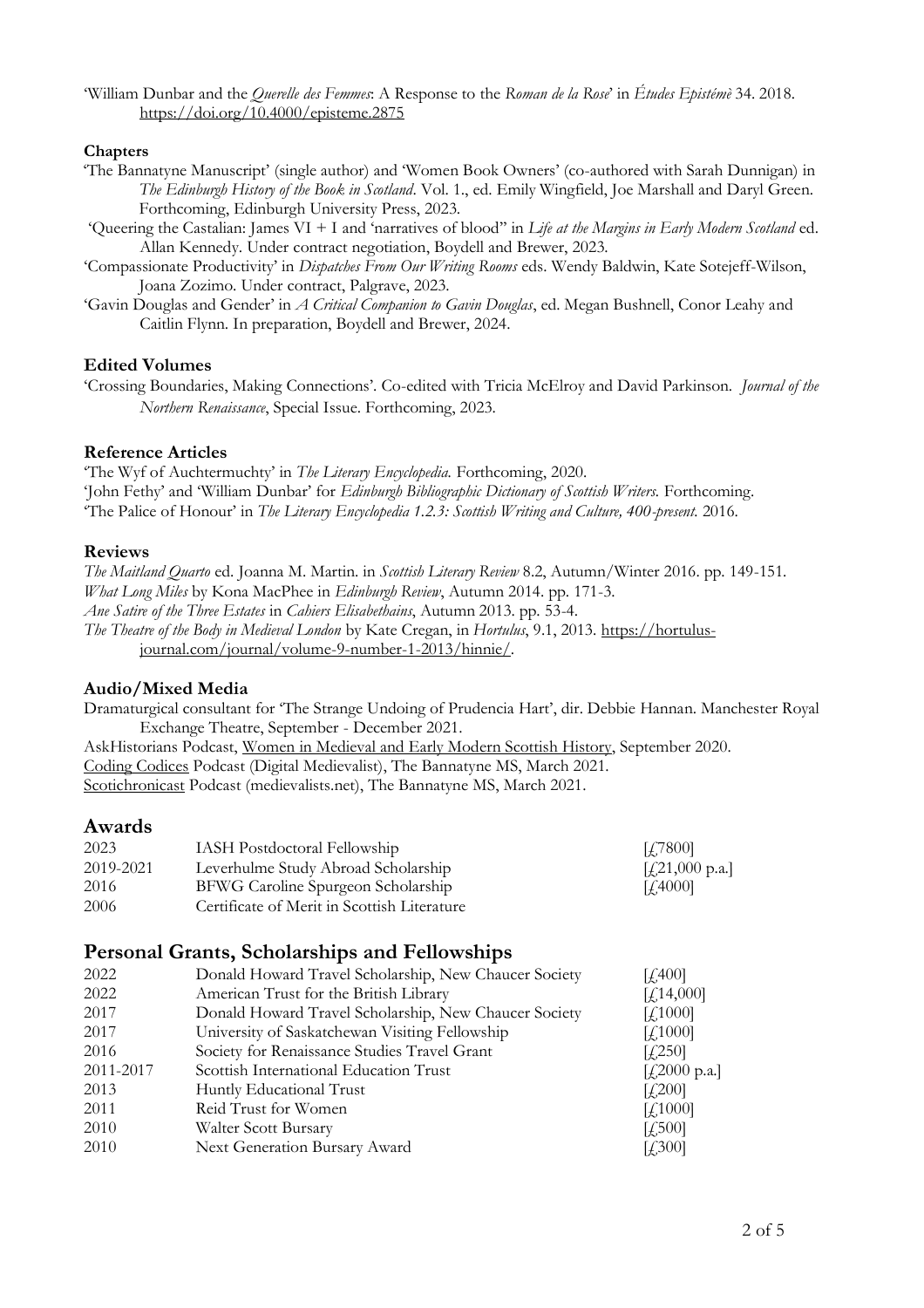## **Project Grants**

| 2017 | 'Kill Your Darlings' Writing Retreats, University of Edinburgh.           | $\lbrack \text{f.100}\rbrack$ |
|------|---------------------------------------------------------------------------|-------------------------------|
| 2016 | Medium Aevum Conference Funding for 'Saints and Sinners'                  | $[$ $\sqrt{500}]$             |
| 2014 | 'No More Blue Mondays' Postgraduate Student Well-being Workshop Series.   | $[$ . $\pm$ 250]              |
| 2010 | University of Edinburgh Department Play [as President of Theatre Paradok] | [4,1000]                      |

## **Teaching Experience**

| [Placement Supervisor, 2021-22]                                                                  |  |  |  |
|--------------------------------------------------------------------------------------------------|--|--|--|
| [Course Leader, Fall 2020]                                                                       |  |  |  |
| [Lecturer, Winter 2020]                                                                          |  |  |  |
| [Primary Supervisor, Fall 2019]                                                                  |  |  |  |
| CMRS 401: Curating the Classics in Medieval and Renaissance Scotland, University of Saskatchewan |  |  |  |
| [Contributing Instructor, Fall 2019]                                                             |  |  |  |
| ENG803: Scotland, Text and Nation, Graduate Seminar, University of Saskatchewan                  |  |  |  |
| [Contributing Instructor, Fall 2019]                                                             |  |  |  |
| [Lead Instructor, Spring 2019]                                                                   |  |  |  |
| [Tutorial Leader, 2015-2018]                                                                     |  |  |  |
| Private Tutor, 2010-2013]                                                                        |  |  |  |
|                                                                                                  |  |  |  |

## **Teaching Accreditation**

*Gwenna Moss Centre for Teaching And Learning (GMCTL), University of Saskatchewan*

**Graduate Professional Skills [GPS] Certificate [2020]\***

Formative Assessment: Saving Time and Promoting Understanding [Winter 2020] Online: Indigenous Education, Power and Privilege, Place and Culture [Fall 2019] Internationalization: Inclusive and Responsive Teaching [Fall 2019] Creating Your Course Syllabus [March 2019]

**\***equivalent to Associate Fellowship of Advance Higher Education

*University of Edinburgh*

Nomination for EUSA Teaching Award 'Best Student Who Teaches' [Spring 2016]

*Ambassador Theatre Group* 

'Be A Star: Train the Trainer' In-House Staff Trainer [2015 to 2017]

# **Administrative Experience**

'World Class Day' Respondent, Mentor and Organising Committee. 2018 to present. Course Administrator. Scotwork Ltd. 2017-2019. Junior Conservatoire Administrator. Royal Conservatoire of Scotland. 2016-17. Assistant Theatre Administrator. ATG Theatres Ltd. 2016.

# **Presentations and Engagement**

## **Selected Conference Papers**

#### **Since 2010, I have delivered over 20 conference papers, a selection of which are represented below. Invited papers are indicated in bold.**

- *'*Voicing Women's Pain in the Bannatyne MS' in 'Feeling Like a Woman: Womanly and Unwomanly Feeling.' Lightning Session. New Chaucer Society: Durham, July 2022.
- 'Solace In The Humanities: On The Digital Re-framing of Medieval Pestilence'. European Consortium for Humanities Institutes and Centres: University of Lund, 22 April 2022.
- 'James VI and 'narratives of blood''. Symposium for Seventeenth Century Scottish Literatures: University of Glasgow, 29 April 2022.
- 'Queering the Castalian' in *New Feminist Approaches to Older Scots Texts*. International Conference for Medieval and Renaissance Scottish Languages and Literatures: Tuscaloosa, 30 July 2021.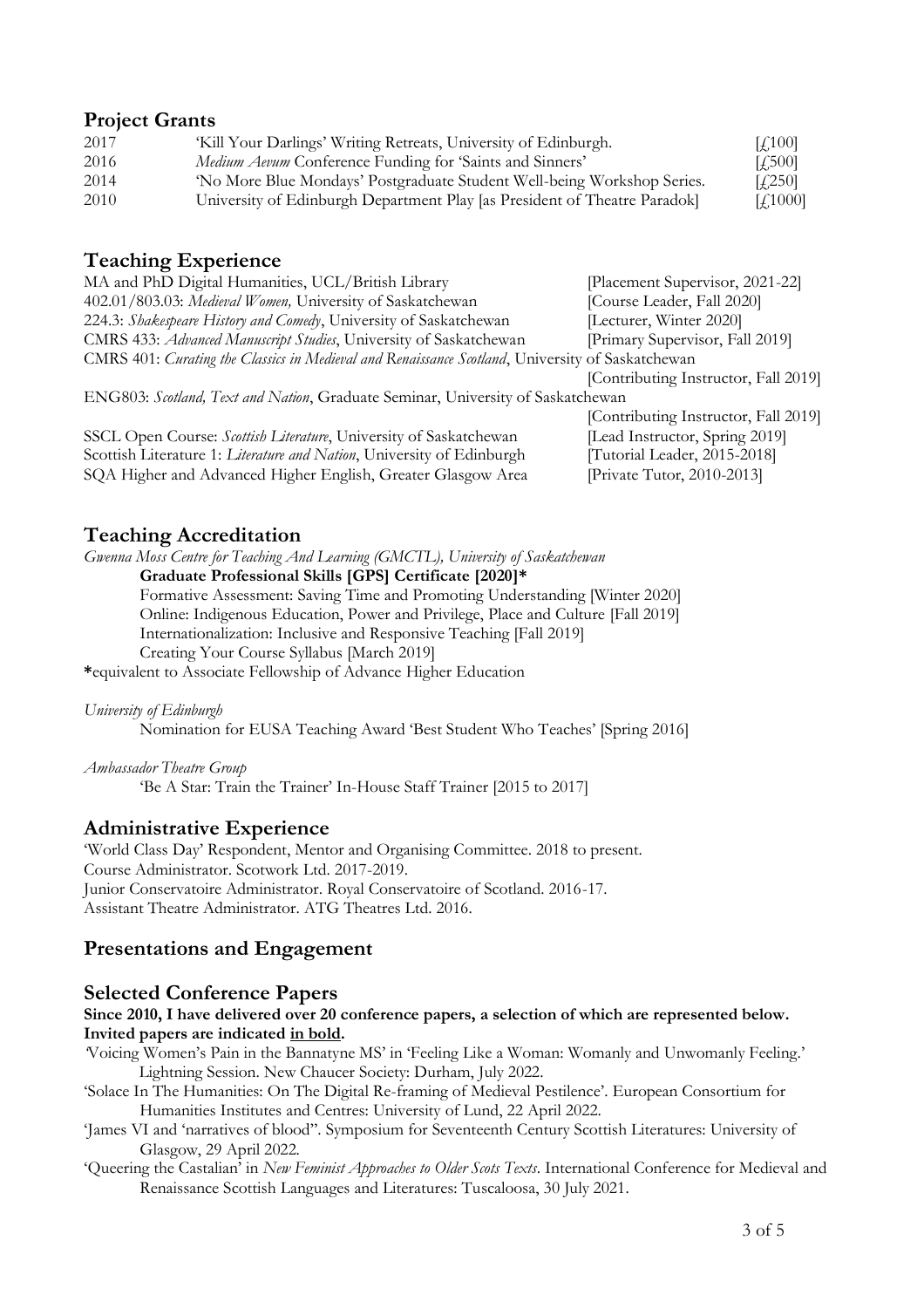- 'Obscenity and Gender in Medieval Pedagogies (A Roundtable)'. 56th International Congress on Medieval Studies: University of Western Michigan. 12th May 2021.
- 'Social Annotation as Scholarly Practice (A Roundtable)'. Association of Computers and the Humanities: Online, 23rd July 2021.
- 'The wryttar to the reidar': Conceptualising a Digital Bannatyne. Renaissance Society of America: Philadelphia, April 2021.
- **'Editing Early Modern Texts and/as Pedagogy'. Re-Imagining the Creative Arts Curriculum and the Creative Arts Canon: NUI Galway. 5th March 2021.**
- **'A Modern Bannatyne'. CMRS Colloquium: University of Saskatchewan. 27th February 2020.**
- **'Creativity and the Writing Retreat: One Writer/Scholar's Experience'. For Writing 990: University of Saskatchewan. 20th January 2020.**
- **'Digitising Scotland's 'canon''. Textual Editing Seminar Series: University of Glasgow Textual Editing Lab. 21st October 2019.**
- 'The Metatextual Mary Queen of Scots'. Scottish Studies Fall Colloquium: University of Guelph. 5th October 2019.
- 'Negotiating the *querelle des femmes* in the Bannatyne MS c.1568'. Twenty-First Biennial International Congress of the New Chaucer Society: University of Toronto. 14th July 2018.
- 'Conquering the *querelle* in the Bannatyne MS c. 1568'. Writings from Scotland Before the Union: Centre for Scottish Culture, University of Dundee. 21st April 2018.
- **'Negotiating the querelle des femmes in the Bannatyne MS c. 1568'. Les Sens Dans La Construction des Genres, XVIE-XVIIIE Siècles. Université Sorbonne Nouvelle and the Universitè Versailles-Saint-Quentin. 30th March 2018.**
- 'Courtly Monsters and Wily Women: Bannatyne's Comedy'. International Conference for Medieval and Renaissance Scottish Languages and Literature: University of Glasgow. 28th July 2017.
- 'Literary Reform and Marian Influence in the Bannatyne Manuscript Revisited'. Society for Renaissance Studies Seventh Biennial Conference: University of Glasgow. 18th July 2016.
- 'A 'Tretis' for Tricksters: Figuring the Female in Middle Scots Verse'. 51st International Congress on Medieval Studies: University of Western Michigan. 13th May 2016.
- **'The Makar and the Ladeis Fair: William Dunbar and the querelle des femmes'. Scottish Medievalists Annual Conference. 10th January 2016.**
- 'Literary Reform and Marian Influence in the Bannatyne Manuscript'. International Medieval Congress: University of Leeds. 6th July 2015.
- 'The Makar and the Ladeis Fair: William Dunbar and the *querelle des femmes*'. 50th International Congress on Medieval Studies: University of Western Michigan. 16th May 2015.
- 'Thankless Mowths and Evill Wemen: Representing the Feminine in the Bannatyne MS, c. 1568'. International Conference for Medieval and Renaissance Scottish Languages and Literature: Ruhr-Universität, Bochum. July 2014.

'Governance, Marriage and the *Kingis Quair*'. International Medieval Congress: University of Leeds. July 2014.

- **'Gavin Douglas, 'Sanct Austyne' and Leful Love'. The Eneados at 500. University of Birmingham. September 2013.**
- 'Dido Enflambyt: The Tragic Queen of Carthage in Gavin Douglas' 1513 *Eneados*'. International Conference for Medieval and Renaissance Scottish Languages and Literature: Università degli Studi di Padova. July 2011.

### **Selected Professional Service**

SMFS Mentorship Group Coordinator, 2019 to present.

Outreach Tutor, The Brilliant Club, 2021.

Positive Space Trainer, University of Saskatchewan, 2019 to present.

Co-Organiser, 'Saints and Sinners: Literary Footprints of Mary and Margaret' Conference, 2016.

Co-Founder, Medieval Makars Society, 2015 to present.

Co-Facilitator, University of Edinburgh Works in Progress Seminar Series, 2013-14.

Co-Founder, University of Edinburgh Medieval Reading Group.

Student Reader for the James Tait Black Literary Prize, 2012-14.

Treasurer for the Robert Henryson Society, 2010 to present.